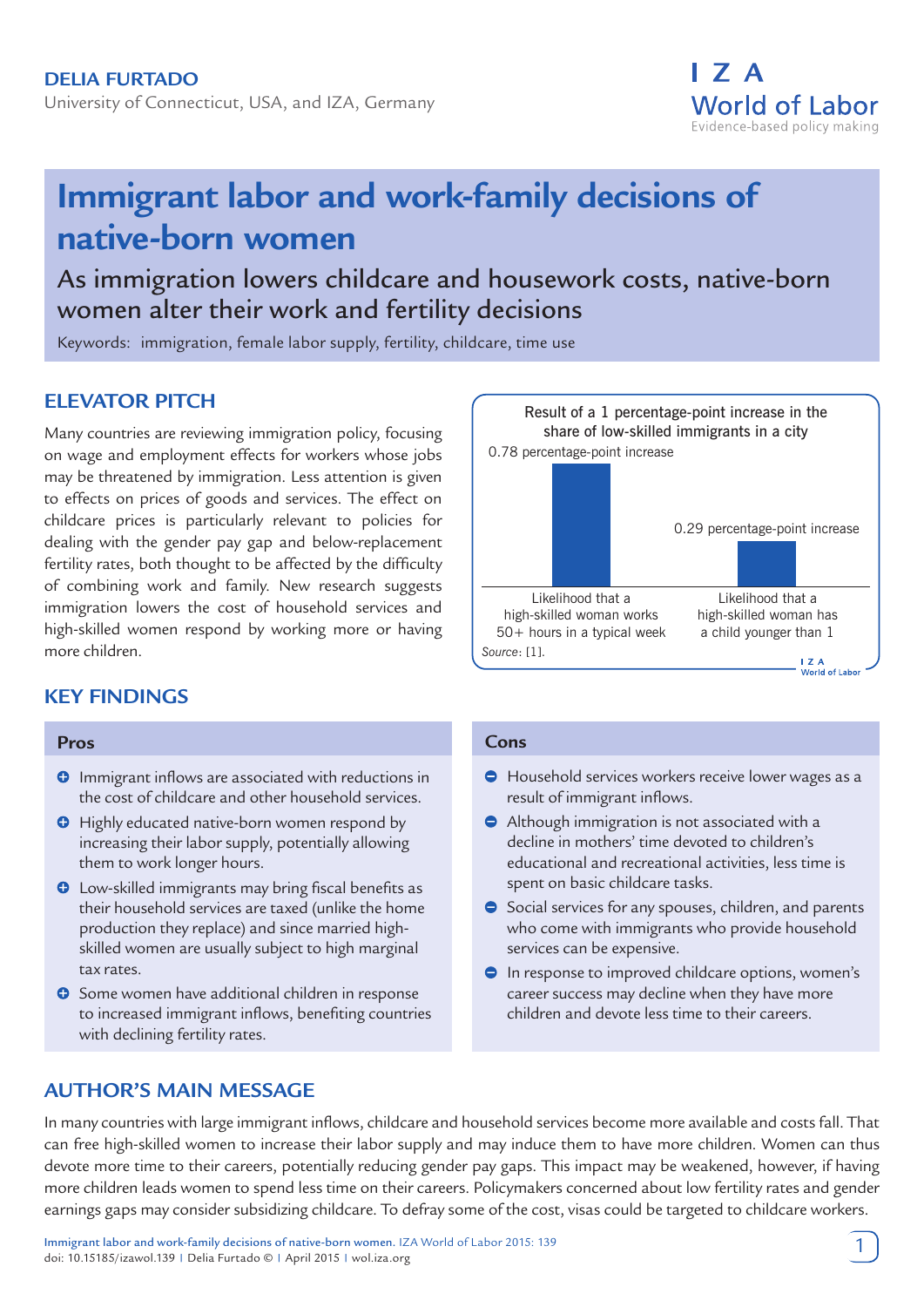## **MOTIVATION**

Recent decades have seen unprecedented increases in international migration flows worldwide. Not surprising, given the large and growing numbers of immigrants in many countries, there is considerable debate about the labor market effects of immigration, specifically about the effects of low-skilled immigrants. Using US data, some studies find negligible negative impacts of immigration on average native wages while others find larger but still small negative impacts (see [2] for a review). More recent analyses find increases in the average wages of native-born workers, which reflect both large positive impacts on high-skilled native workers and small negative impacts on low-skilled workers. Earlier immigrants are the only group to experience substantial negative wage effects as a result of the arrival of new immigrants [2].

Although the average wage effects of immigration are small or even positive, immigrant inflows may result in large wage reductions in specific industries that employ mainly immigrants and where replacing labor with machines or moving production abroad is difficult. Two such industries are childcare and housekeeping. In addition to any wage effects, the increase in immigrant labor supplied to household industries may result in more conveniently provided services or potentially better quality care. For example, immigrant nannies may be able to watch children into the late evening and on weekends with little advance notice, while childcare centers typically close at a set time in the early evening and are only open on weekdays. Changes in household services markets may offer an avenue through which low-skilled immigrants benefit high-skilled native-born workers. Specifically, high-skilled native-born women may respond to low-skilled immigration by increasing their labor supply or fertility.

## **DISCUSSION OF PROS AND CONS**

#### **Immigration's impact on childcare and household services markets**

The first step in examining whether immigrant inflows are likely to affect women's wages and their labor-market decisions through their impact on household services markets is to test whether employment shares and wages in these occupations change with the share of immigrant labor. After all, if immigrants do not affect childcare and household services markets, then they surely cannot affect women's work and family decisions through childcare channels.

Intuitively, an increase in the supply of workers in a specific market should lower wages and increase employment in this market. However, the size of these impacts depends on how responsive employers are to changes in the wages they must pay their workers. If new technologies can easily substitute for workers, wages will not be very sensitive to immigrant inflows. For example, in cities with few low-skilled workers, where wages are likely to be high, grocery stores might invest in self-checkout machines. If the situation changes because of large immigrant inflows, grocery stores may use fewer of these machines. As a result, the average wages of grocery store workers might not change very much in response to immigrant inflows. In the same way, if jobs can be easily offshored, then increases in the number of immigrants will not lower wages. Childcare and other household services are industries where such substitutions are particularly difficult to make, and so wages in these industries are likely to be very sensitive to immigration.

One way to examine the impact of immigration is to compare wages and employment in areas (typically, metropolitan areas) with large immigrant populations with areas with small immigrant populations. If childcare wages are lower in areas with more immigrants, this might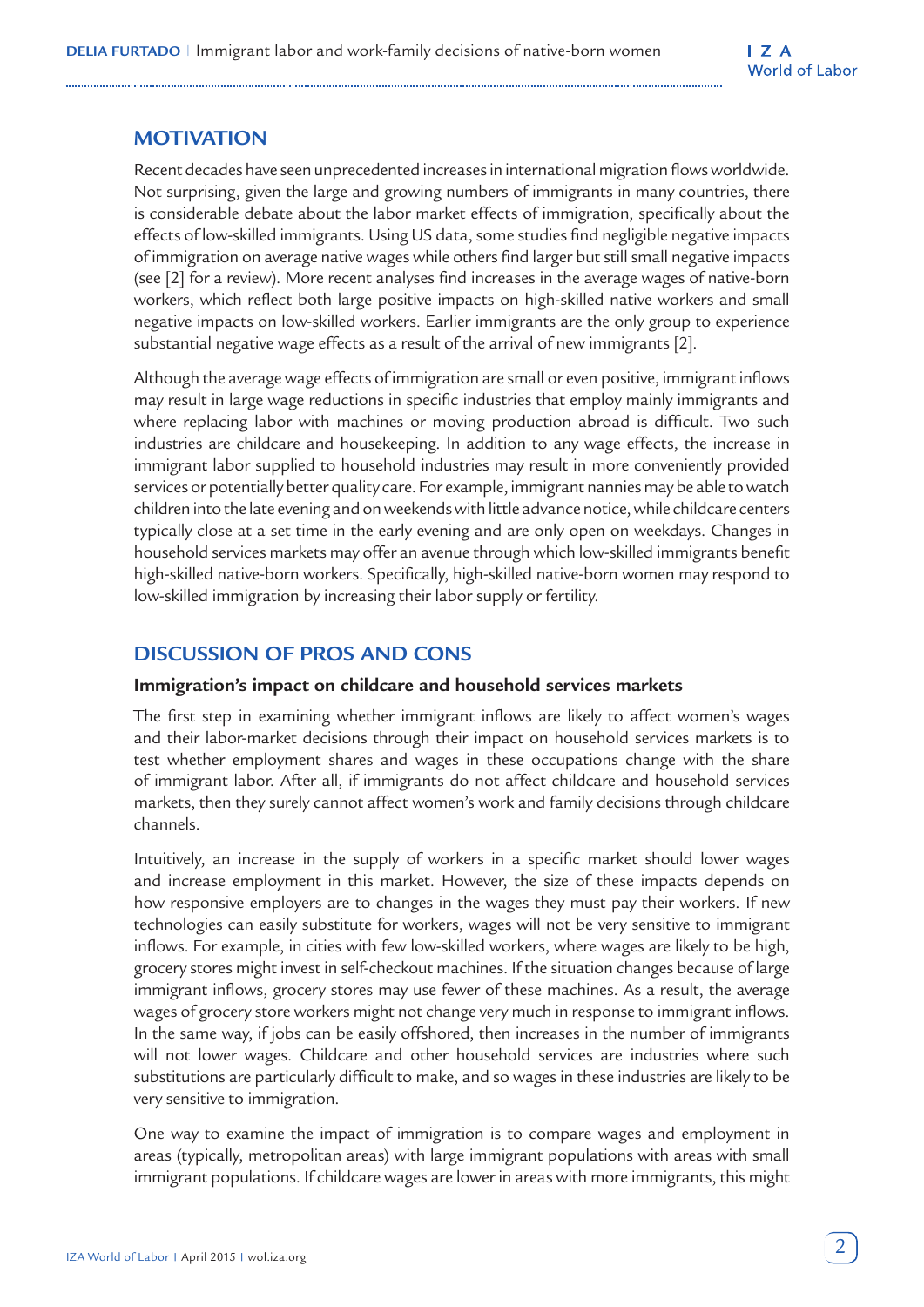be taken as evidence that immigrant inflows are causing wages to drop. A problem with this methodology is that immigrants are attracted to cities with higher wages. Thus, there may be a positive correlation between the share of foreign-born workers and wages in an area even if the true causal relationship between increased immigration and wages is negative. Researchers generally deal with this issue by examining changes within a city over time. Are large inflows of immigrants into a city associated with decreases, or smaller increases, in the wages of childcare workers in that city over time?

To illustrate this general approach, Figure 1 shows the relationship between changes in the share of low-skilled immigrants and changes in the log of median childcare wages in metropolitan areas of the US. Each diamond represents a metropolitan area. The line through the squares reveals that cities receiving the most immigrants between 1980 and 2000 also had the smallest increases in median childcare wages.



Figure 1. Cities receiving the most low-skilled immigrants also had the smallest increases in median childcare wages between 1980 and 2000

A problem remains with this approach if immigrants choose where to live based on expected future growth rates of wages of childcare workers or of low-skill workers in general. If so, that would imply that the true causal relationship between immigrant inflows and childcare wages is even more negative than Figure 1 suggests. To address this issue, researchers typically use an instrumental variables technique, which takes advantage of the fact that while part of an immigrant's location decision is based on actual or perceived economic opportunities, another part may be based on where it is easiest to live. In particular, immigrants are drawn

World of Labor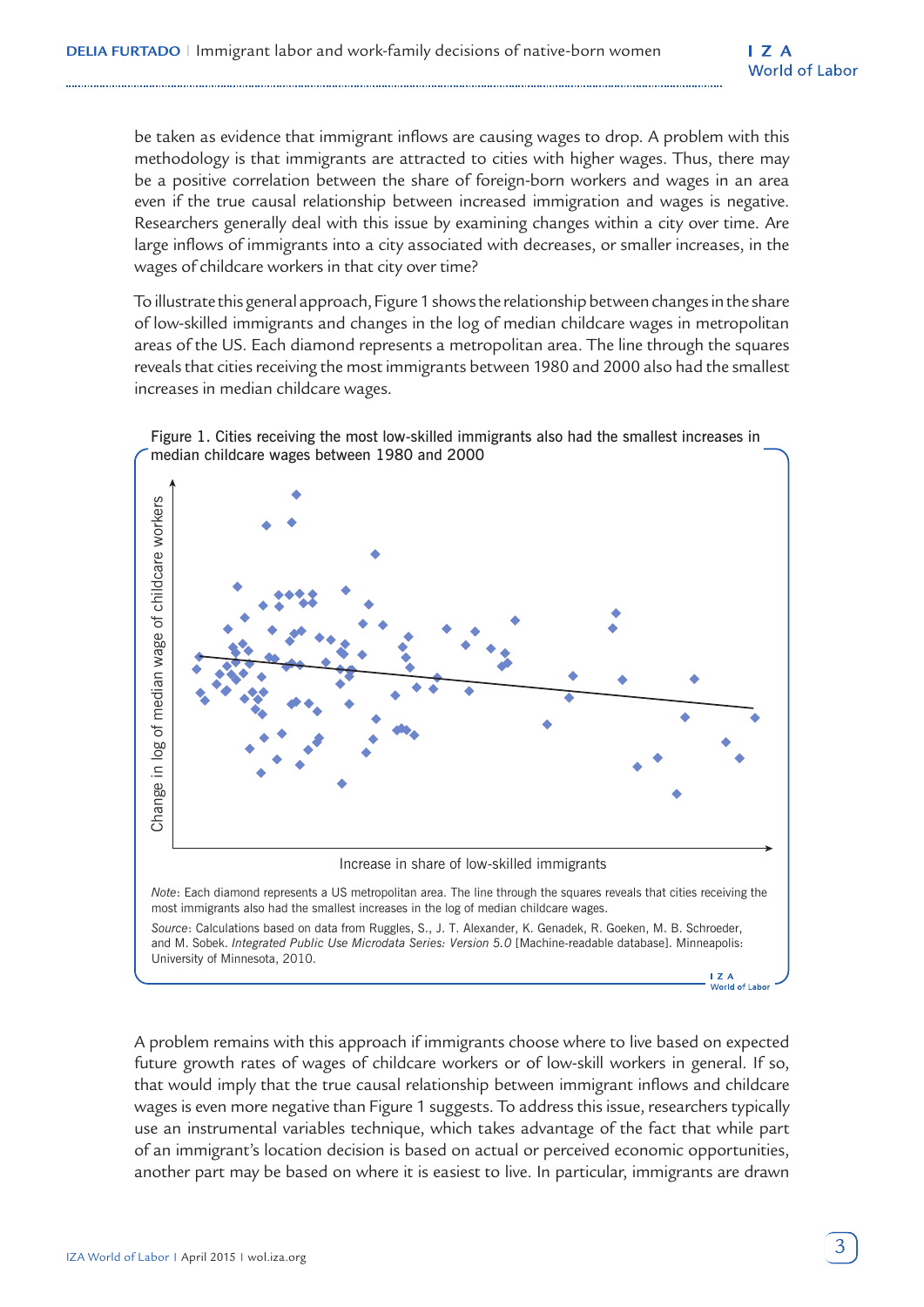to cities where there is already an established community of people who share the same ethnic origin. In these communities, it is easier for new immigrants to communicate with others in their native language, dine at ethnic restaurants, and attend ethnic festivals. Using historical residential patterns of immigrants from different groups along with information on the flows of immigrants from different countries to the US, researchers are able to predict immigrant populations in different cities on the basis of the tendency of immigrants to move to ethnic enclaves—rather than the tendency to move to better labor markets. The studies discussed below use this technique to isolate the causal effects of immigration.

Analyses of data for Spain show that, in general, a one percentage-point increase in the share of female immigrants in a region is associated with a 3.2% drop in household services wages [3]. After controlling for the fact that immigrants are attracted to areas with higher wages, analysis shows that the same increase in immigration yields a 5.9% drop in wages [3]. Using a similar empirical approach with data for Italy, researchers have also uncovered a smaller but still negative impact of immigration on the prices of domestic services [4]. An analysis of US data looks at the impact of immigration on several household services occupations. Results suggest strong negative impacts on the wages of childcare workers and weaker but still negative impacts on the wages of housekeepers and food preparation workers. As might be expected, an increase in low-skilled immigration has the strongest effects on wages at the bottom of the wage distribution and the weakest effects at the top, but immigration lowers wages even at the 75th percentile of the childcare wage distribution [1]. All of these studies also find increases in employment in the household services sectors, but the impacts are not always significant.

#### **Women's labor supply responses to immigrant inflows**

It is unclear exactly how women are expected to respond to a decline in the prices of household services. Certainly, women whose wages are low relative to the wages of household workers are not likely to use these services regardless of price and so will not change their behavior in response to changes in these markets. Women strongly devoted to their role as homemakers and only weakly attached to the labor market are also unlikely to make much use of marketprovided household services.

Even among women who are likely to employ immigrant nannies and housekeepers, the theoretical impact of lower prices and potentially more convenient services is unclear. For example, reduced childcare costs increase the net returns of labor market work. Time spent away from work becomes relatively more expensive, and so women should respond by working more. On the other hand, it is also possible that with the money saved in childcare costs, women can afford to spend more time on leisure activities. This would imply that women work less in response to a decrease in childcare costs. Another issue is whether women respond to reduced childcare costs by having more children. If they do, then it is possible that women will reduce their labor supply, at least temporarily after giving birth. Thus, determining the real effect of immigrant inflows on women's work decisions requires analyzing the data.

Figure 2 illustrates the general relationship between immigrant inflows and the likelihood that college-educated native women work long hours. Again, each square represents a US city. The line through the squares shows that cities with the largest inflows of low-skilled immigrants between 1980 and 2000 also had the largest increases in the share of college-educated nativeborn women who work 50 hours or more in a typical week. While certainly informative, this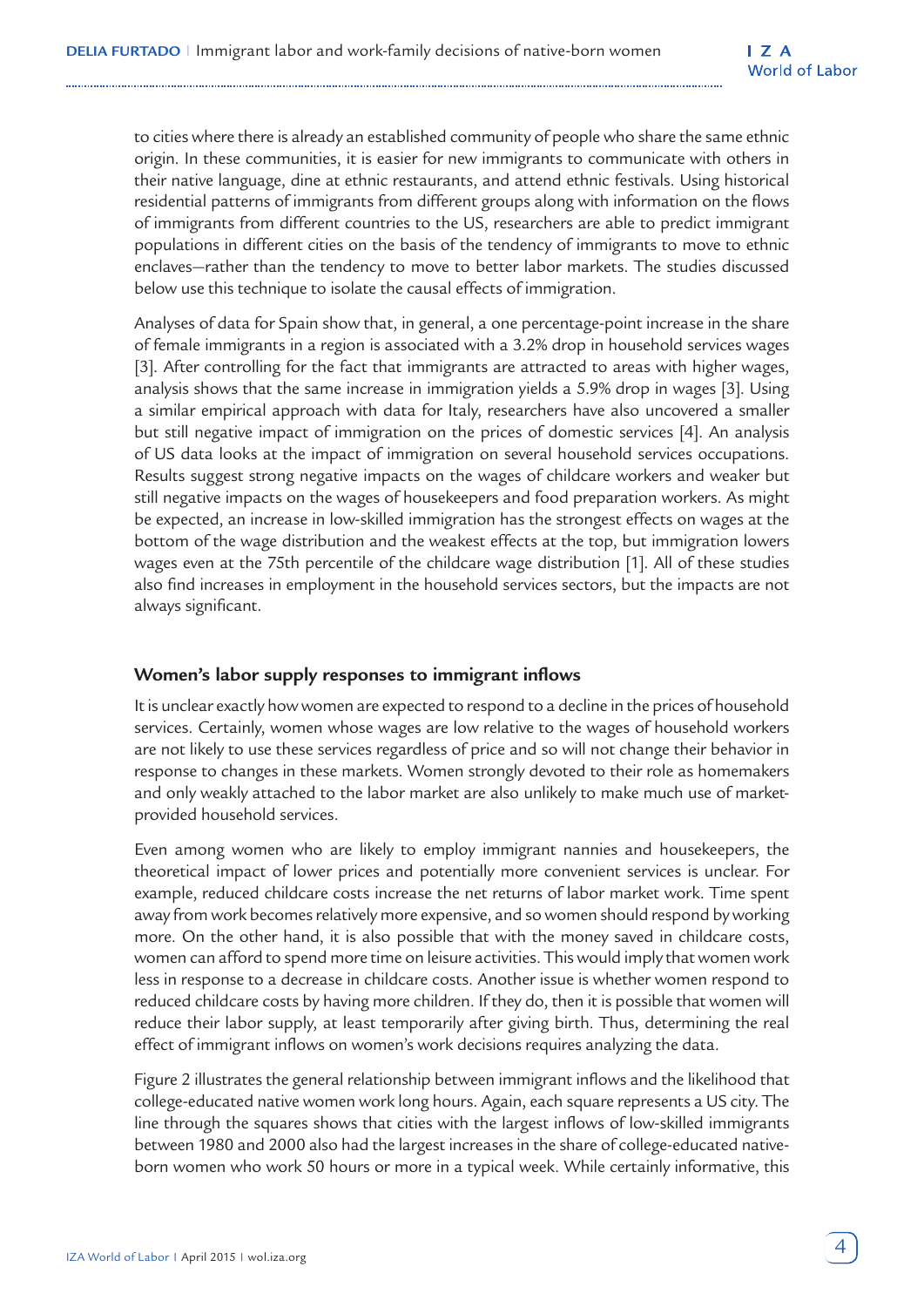simple relationship may reflect other changes in cities that affect both immigrant share and labor supply of high-skilled native-born women. For this reason, the statistical technique discussed above that uses ethnic enclaves is typically employed in these studies.



most immigrants also had the largest increases in the share of college-educated native-born women who work 50 hours or more in a typical week.

*Source*: Calculations based on data from Ruggles, S., J. T. Alexander, K. Genadek, R. Goeken, M. B. Schroeder, and M. Sobek. *Integrated Public Use Microdata Series: Version 5.0* [Machine-readable database]. Minneapolis: University of Minnesota, 2010.

Using US census data, the first careful analysis of the relationship between low-skilled immigration and women's decisions on time use uncovered substantial increases in the number of hours worked by women at the top of the female wage distribution. It also found smaller but still positive effects for working women with wages above the median, but no effects for women earning wages below the median [5]. This makes sense in that women with higher wages are more likely to purchase household services. Another reason to focus on high-skilled women is that they are unlikely to compete with low-skilled immigrant workers for jobs in the labor market. Thus, any effects are more likely to operate through the household services channel. The study finds that while men also increase their labor supply in response to immigrant inflows, the impacts are much stronger for women, most likely because women bear most of the responsibility for childcare and housework. Additional analyses of time-use

**I** Z A<br>World of Labor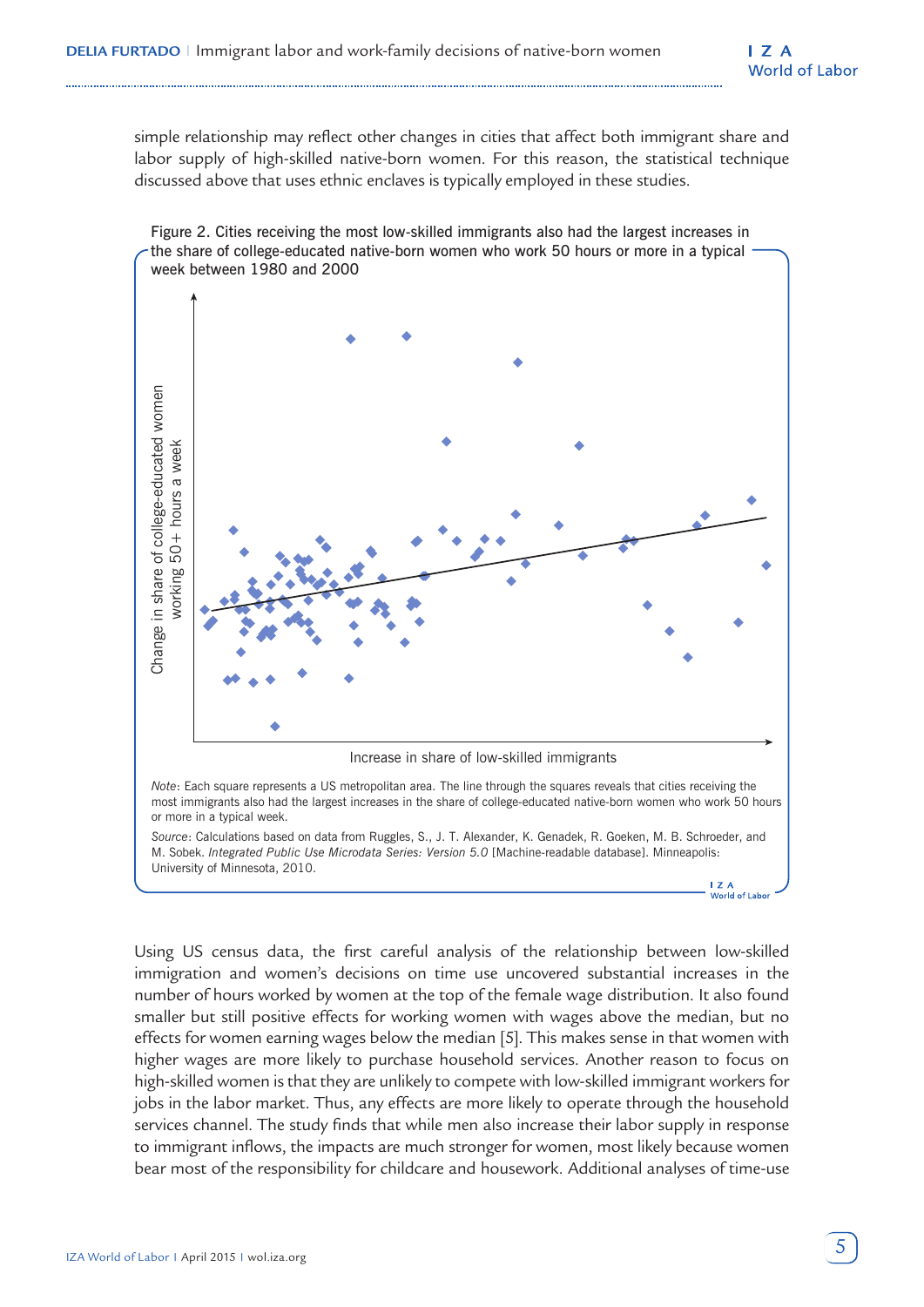data suggest that women at the top of the wage distribution spend less time on household chores in response to immigrant inflows [5]. Expenditure data reveal that women are also more likely to purchase household services in response to increased immigration [5].

These general results are not specific to the US. Studies using data for Spain and Italy reach similar conclusions despite the more traditional gender norms in these southern European countries. In Spain, large recent immigrant inflows account for one-third of the increase in labor supply of college-educated women with childcare or eldercare responsibilities [3]. In Italy, moving from an area at the 25th percentile of immigrant concentration to one at the top 75th percentile results in an increase of 50 minutes per week in the number of hours women work [4]. A comparison of harmonized data for Australia, Germany, Switzerland, the UK, and the US shows a positive effect of immigrant concentration on the number of hours worked but not on the share of skilled native-born women in the workforce [6]. This effect appears to be stronger for countries with less supportive family policies.

All of these studies use the same ethnic enclave-based instrumental variables strategy to address the possibility that immigrants may be attracted to cities where native-born women already work long hours because there may be more jobs for them in these cities. Taking a different approach, researchers have also found a link between foreign-born domestic workers and the labor supply decisions of highly educated native-born women in Hong Kong [7]. In the late 1970s, a policy change resulted in large increases in the number of foreign-born domestic workers allowed into Hong Kong. To analyze the impact of the policy, researchers compared the labor supply decisions of women in Hong Kong and in Taiwan (a country very similar to Hong Kong but without the policy change) before and after the change, depending on whether these women had older or younger children, with women with younger children assumed to be more responsive to increases in the number of foreign-born domestic workers. Results suggest that the foreign worker program in Hong Kong was associated with an increases in the labor supply of medium- and high-skilled female workers [7]. A similar analysis using data from Singapore also shows that a relaxation of immigration legislation led to strong increases in female labor supply during the 1970s [8].

All of the studies mentioned here consider the effect of immigrant inflows on native-born women's decisions rather than directly measuring the impact of having a domestic worker in the household. A simple examination of the relationship between domestic workers in the household and women's hours of work is not very informative because the native-born women who hire domestic workers are likely to be women who work long hours regardless of whether they have domestic help. However, in Hong Kong, a peculiarity of the housing market has allowed researchers to measure the causal effect of foreign domestic workers. Hong Kong's housing market is so tight that the number of rooms in a house can, for all intents and purposes, be considered random, or at least uncorrelated with a woman's work preferences. That said, the existence of a spare bedroom makes hiring a live-in domestic worker much easier. Using number of rooms in a house as a source of variation in whether families have a domestic worker, researchers are able to determine whether foreign domestic workers directly affect women's decisions of whether and how much to work. Results suggest that they do [7]. This body of work, conducted in different contexts and using several empirical approaches, points in one clear direction: immigrant-induced decreases in the price and increases in the availability of domestic services result in increases in female labor supply, specifically that of high-skilled women.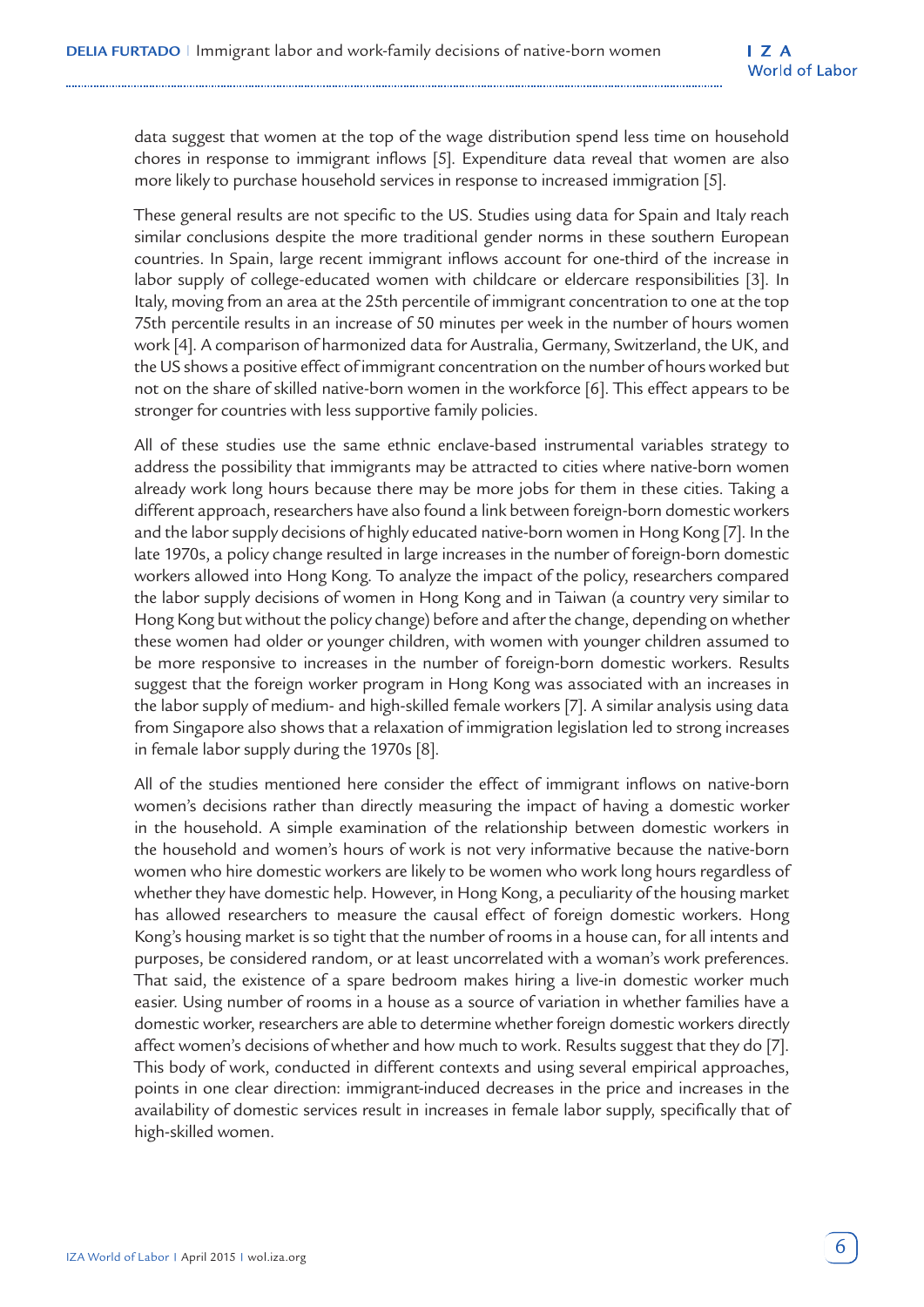#### **Does fertility also respond to immigrant flows?**

While there is rather strong evidence that immigrant inflows tend to increase the labor supply of high-skilled women in general, it is still possible that certain women—specifically women of childbearing age—respond to immigrant-induced changes in childcare costs by having more children rather than by working more hours. New research has uncovered an increased tendency for college-educated women to bear children in response to immigrant inflows [1].

The impacts are strongest among women whose fertility decisions are the most likely to be affected by changes in childcare markets. Specifically, results are driven by married women; unmarried women's fertility is almost unaffected by immigrant inflows. Also, women with graduate degrees are more likely than women with only a college degree to respond to immigration by having an additional child. This makes sense in that highly educated women are more likely to use market-provided childcare.

Together with the labor supply results, these findings imply that while the predominant impact of low-skilled immigration is to increase the labor supply of high-skilled native-born women, some women respond by having an additional child. These women may, at least temporarily, exit the labor force. Regardless of whether women respond to less expensive and more convenient childcare options by working more or having an additional child, the trade-offs they face for either decision should unambiguously decrease.

An often-used measure of these tradeoffs is the correlation between female labor force participation and fertility rates. Considering the time-intensive nature of working and of raising children, it should not be surprising that analyses within individual countries typically find a negative correlation between these two variables. Research has shown, however, that immigrant inflows into a city weaken this negative relationship [9]. This lessening of the negative correlation between female labor force participation and fertility rates can explain about a quarter of the recent increases in the immigration-induced rise in the joint likelihood of childbearing and labor force participation among college-educated women in the US [10]. All of these studies suggest that better childcare options, at least the immigration-induced better options, allow women to more easily combine their roles as workers and mothers.

#### **What happens to the amount and quality of care provided by mothers?**

While low-skilled immigration may make it easier for high-skilled native-born women to achieve their career and family-size goals, a natural question is whether the quality of care provided to children suffers. It is difficult to even conceptually measure quality of care, but researchers have examined the impacts of immigrant inflows on how mothers spend time with their children. They find that mothers in areas with increased immigration spend less time overall with their children [11]. A more detailed examination of the specific uses of mothers' time shows that immigrant inflows result in large declines in the amount of time mothers spend on basic childcare activities, such as feeding and changing diapers, but no change in the amount of time they spend on educational activities with their children.

All in all, this literature provides evidence that increased immigration does have important effects on the family and time-use decisions of high-skilled women. Immigration is associated with increases in labor supply, and there is evidence that some women respond to immigrant inflows with increases in fertility. It may not be surprising that mothers spend less time with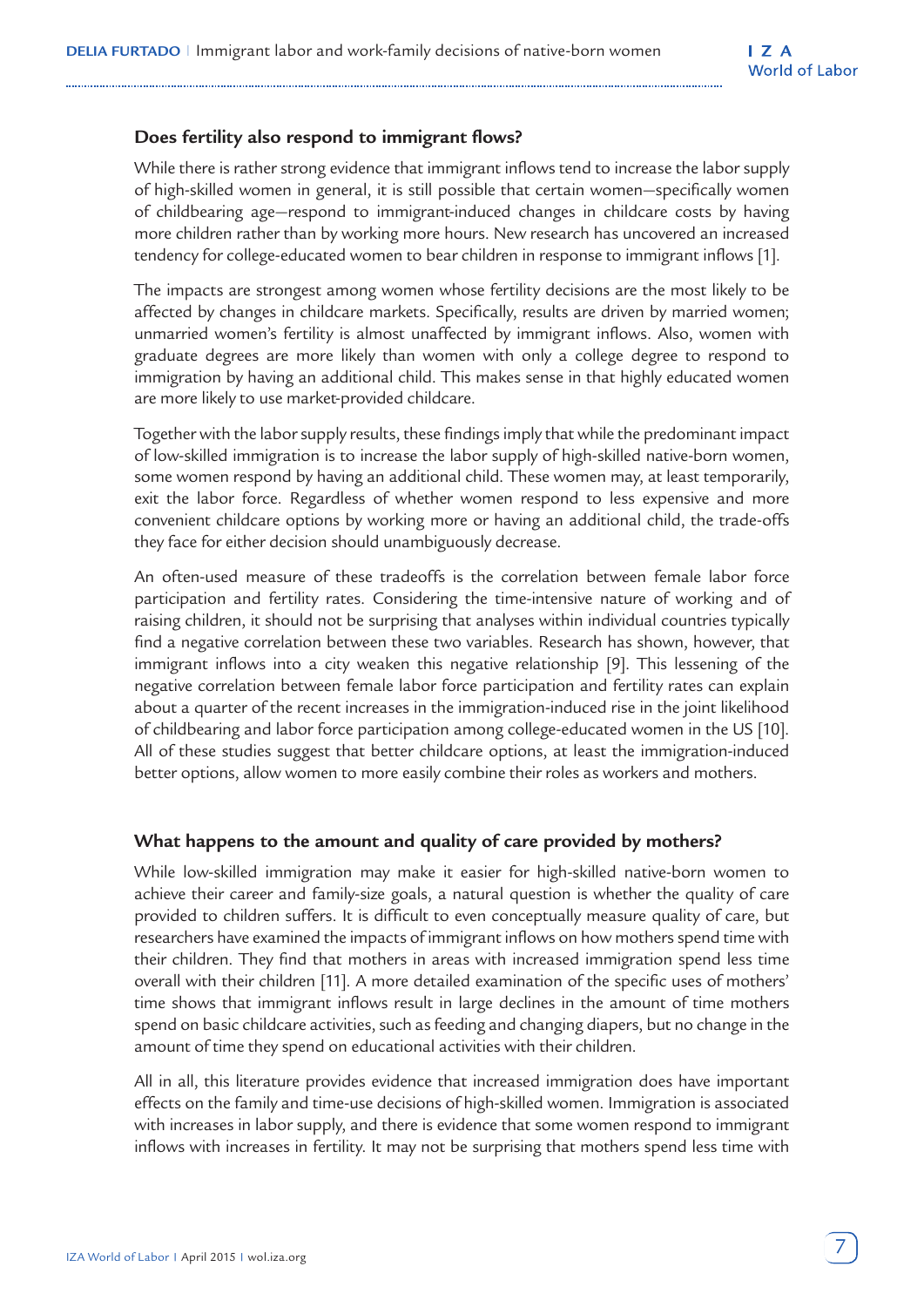their children when household services become less expensive, but the evidence suggests that women have not sacrificed time spent on stimulating educational and recreational activities.

### **LIMITATIONS AND GAPS**

As discussed, a problem with any analysis of the impact of immigrant inflows on nativeborn women is that immigrants' residential decisions may be based on factors that influence native-born women for reasons unrelated to the immigrants themselves. Immigrants may be attracted to cities with booming economies in general, but specifically to cities where demand for childcare and housekeeping services is higher. These are precisely the cities where women work long hours or have high fertility rates. To address these issues, researchers typically take advantage of the fact that immigrants migrate to places where there are others of the same ethnic background. This strategy works well as long as historical settlement patterns of immigrant groups are not correlated with factors affecting the future labor supply and fertility decisions of high-skilled native women. This assumption may be questionable if the base year is very close to the years considered in the analysis.

Another potential problem is that these studies do not provide conclusive proof that immigrants affect native-born women's decisions only through household services markets. Low-skilled immigrants may simply make high-skilled women more productive in the labor market, and this effect may explain the increases in labor supply and fertility rates. Inflows of low-skilled immigrants may also change cultural norms and housing prices, both of which may affect work and fertility decisions. Of course, if the concern is with immigration policy only, the precise mechanism through which immigrants affect the decisions of native-born women should not matter.

Even assuming that all of the estimates in this literature reflect causal relationships operating through household services markets, it is important to consider that responses to immigrantinduced changes in household services markets surely depend on cultural and institutional contexts. For example, in areas where high-quality childcare is inexpensive and readily available, immigrant inflows are not likely to be very influential. Similarly, if gender norms dictate that mothers care for children full-time, then again, immigration is unlikely to affect women's family decisions. A study for Italy shows that the labor supply responses of high-skilled women are stronger in areas where publically provided childcare options are less available [4], while another study finds stronger impacts of immigration in countries with less supportive family policies [6]. Additional analyses that explicitly take into account cultural and institutional characteristics using data from several contexts may prove especially useful to policymakers evaluating different immigration policies.

#### **SUMMARY AND POLICY ADVICE**

Many countries are grappling with setting optimal immigration policies. The focus of the debate has been on the wage and employment effects of immigration on workers who are close labor market substitutes for the typical immigrant. This issue and the fiscal implications of large immigrant inflows are certainly first-order concerns, but comprehensive immigration reform should consider the impacts of immigration on all segments of the population. To the extent that immigrants lower the wages of native-born workers, they also lower prices [12], in particular the prices of goods that are labor-intensive and non-tradable. Not only do childcare and other household services fit these characteristics, but policymakers should pay particular attention to these prices, which can influence women's family decisions.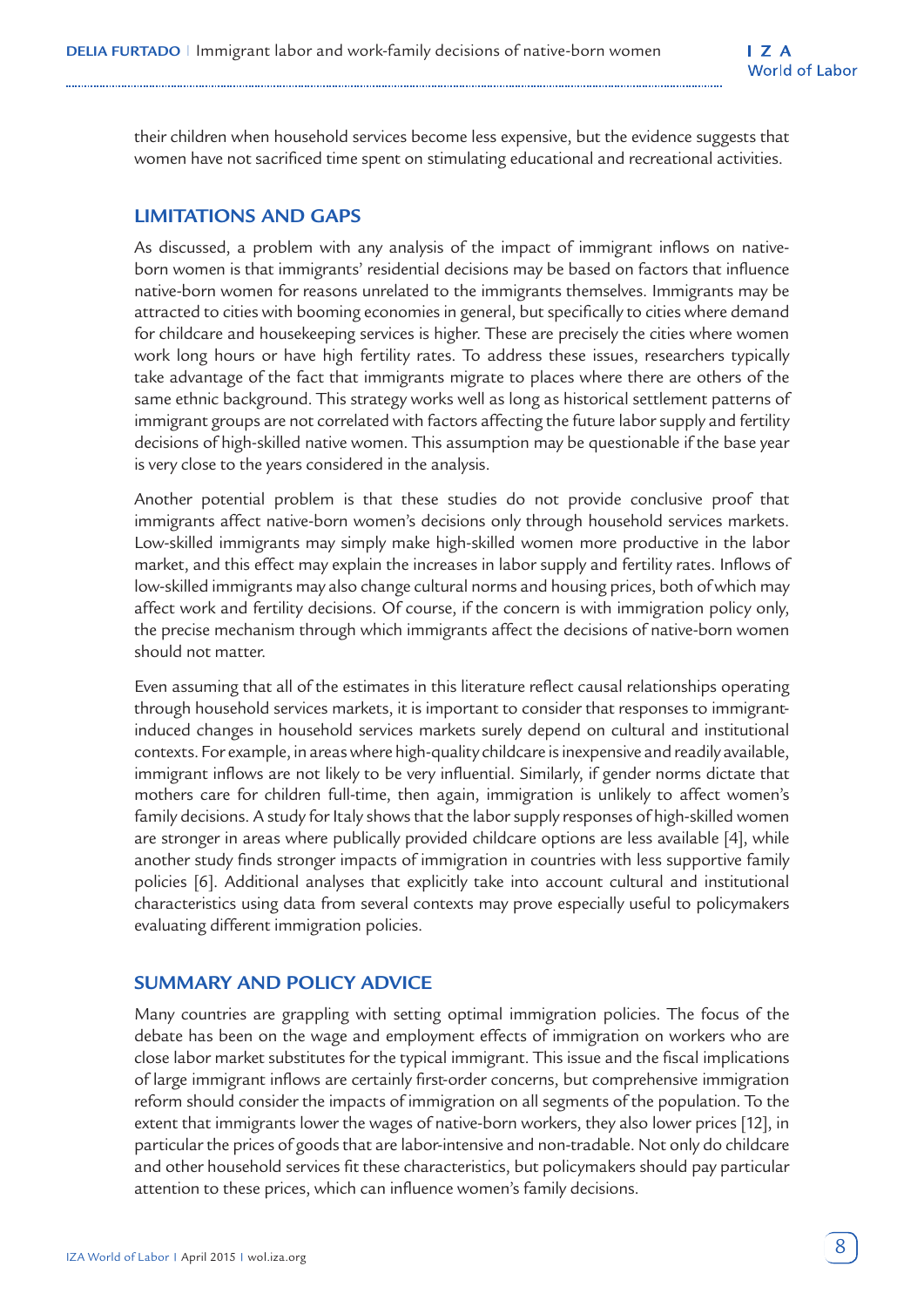The gender earnings gap is an issue of considerable policy interest. The difficulty of combining work and family life is often cited as a major contributor to the glass ceiling limiting women's career advancement. The earnings gap tends to increase with age and is especially high for women with children [13]. The evidence suggests that immigrant inflows increase the number of hours worked by high-skilled native-born women, particularly women who work very long hours. This implies that the cost, convenience, and perhaps quality of available childcare are impediments to mothers' investing in their careers to the extent they would like.

Another policy concern in some countries, especially in southern Europe, are the belowreplacement fertility rates. These low fertility rates are making pension plans that rely on population growth difficult or impossible to sustain. Because immigrants are typically of working age and tend to have larger families than natives, policymakers are using immigration, at least temporarily, as a way to alleviate below-replacement fertility rates. Immigration's impact on the fertility rate of the native population should also be taken into account.

While all the studies discussed in this paper are about immigration, they speak more generally to the importance of childcare markets in women's career and fertility decisions. Policymakers concerned about below-replacement fertility rates and gender earnings gaps may consider directly subsidizing childcare as a way to address these issues. The cost of these programs may be a concern, however. By allowing more low-skilled immigrants into a country, and perhaps specifically targeting visas to childcare workers, policymakers can lower childcare costs without depleting tax revenue. In fact, low-skilled immigration may bring fiscal benefits because immigrants' household services are taxed (unlike the home production they replace) and their services free up married high-skilled women to work longer hours, often at high marginal tax rates. Thus, this type of immigration policy may even increase tax revenue.

Of course, for low-skilled immigration to have any impact on high-skilled women's labor supply and fertility decisions, it must lower the wages of childcare and other household services workers during a time when inequality is already high in many countries. In addition, while the immigrants who work as household service providers may not themselves have harmful effects on state budgets, any spouses, children, and parents they bring with them may require social services, which can be expensive. The main policy take-away, however, is that immigration policy may influence not only the native workers who compete directly with immigrants for jobs, but many other groups in the population. All of the impacts should be considered when making policy decisions.

#### **Acknowledgments**

The author thanks two anonymous referees and the IZA World of Labor editors for many helpful suggestions on earlier drafts.

#### **Competing interests**

The IZA World of Labor project is committed to the *IZA Guiding Principles of Research Integrity*. The author declares to have observed these principles.

© Delia Furtado